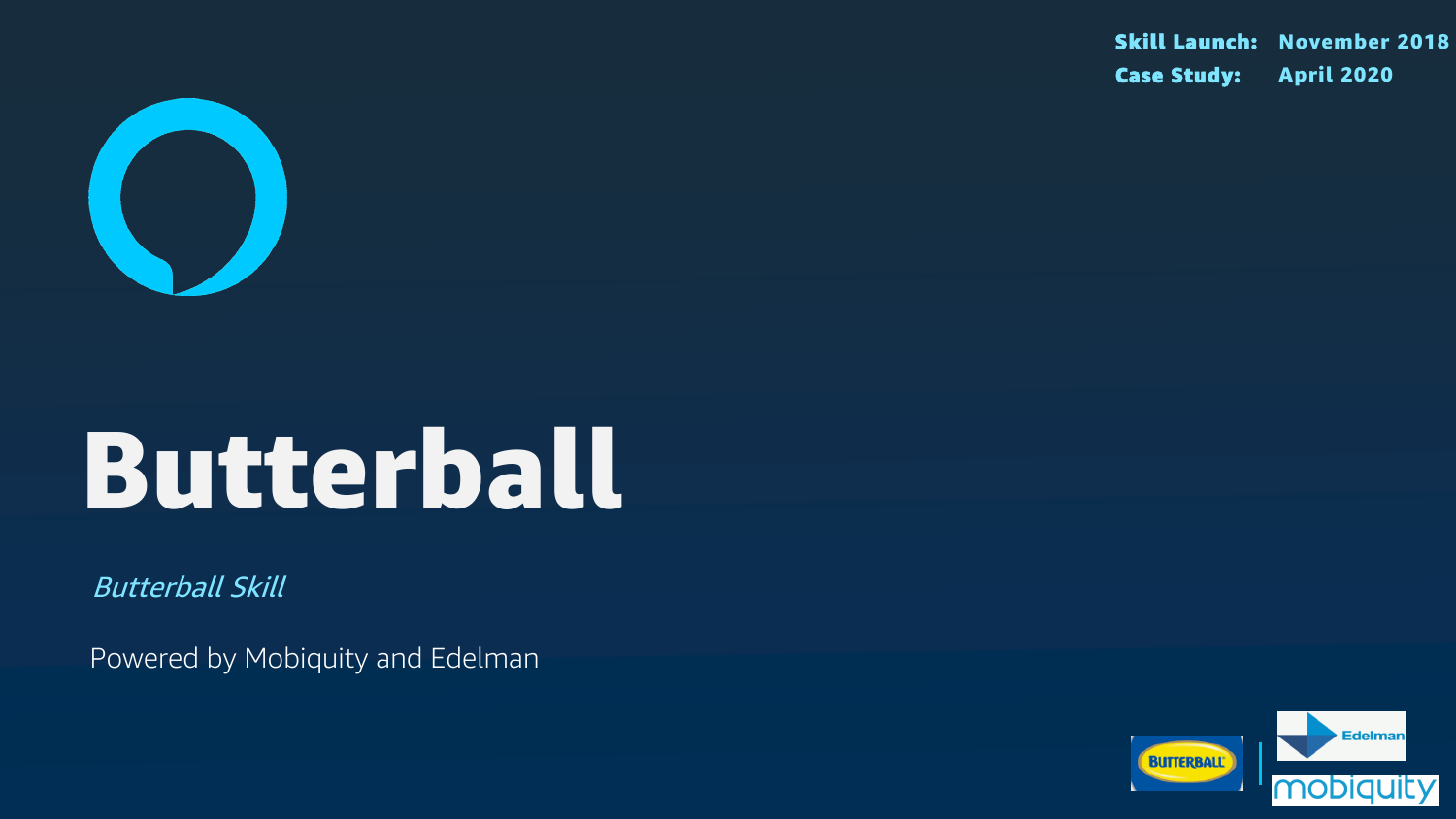#### Problem

## Case Study – **Butterball**

Butterball famously launched the brand's Turkey Talk-Line in 1981 to answer their customers' most pressing turkey questions in real-time. Helping consumers with nearly 100,000 questions throughout the holiday season, Butterball wanted to make their experts available 24x7 via Amazon Alexa to support home cooks when they need it most, and without having to make a call or send a text message.

#### **Opportunity**

The opportunity was to bring the knowledge and comforting reassurance of the Talk-Line experts into homes to answer questions and help holiday cooks make the perfect Butterball turkey. With Alexa-enabled devices often located in the kitchen, home cooks can use this voice-first experience to get help when their hands are busy. They can ask questions to help prepare, roast, carve or stuff their turkey. They can even watch how-to videos on Echo Show devices.

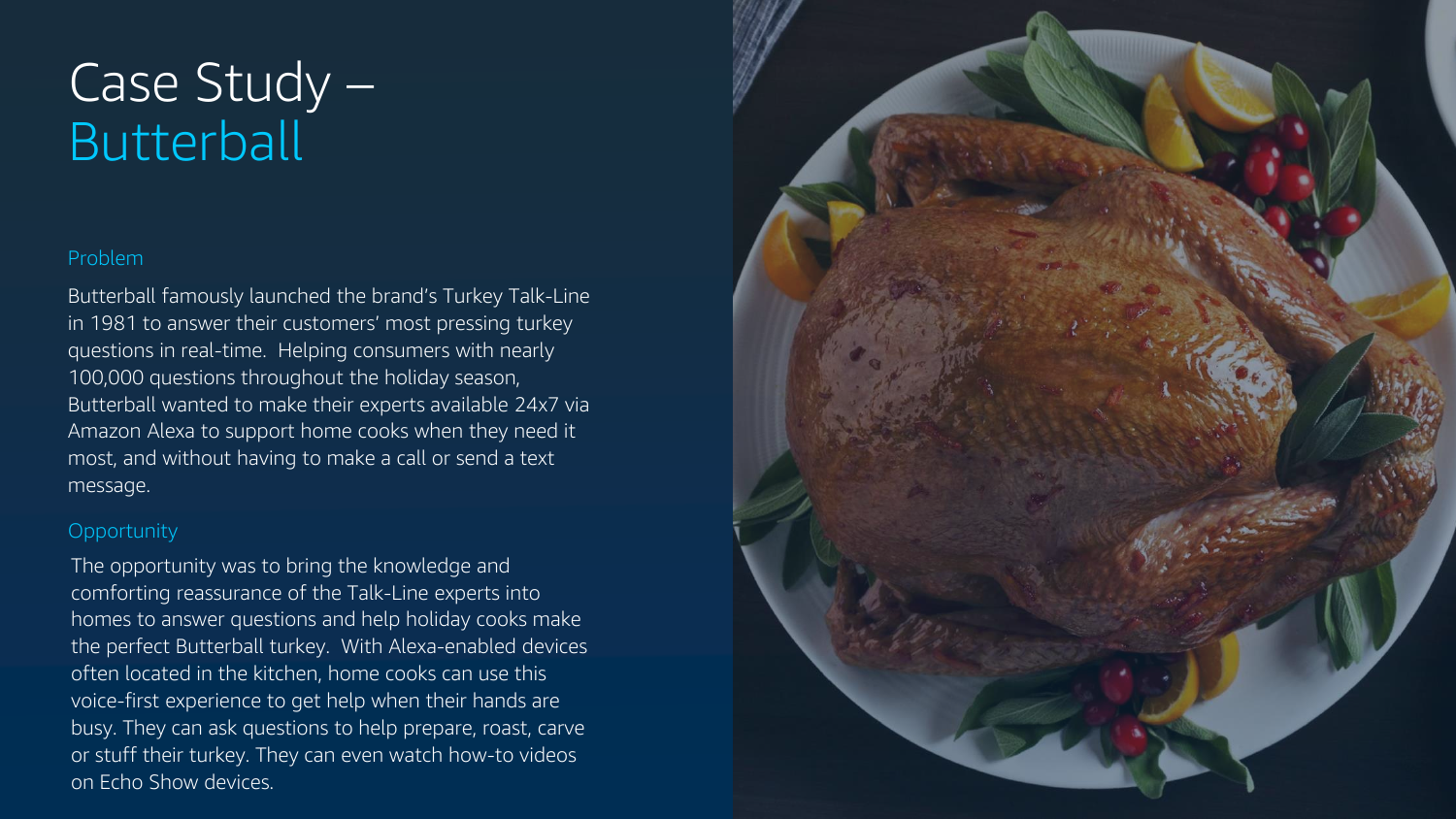## Case Study – **Butterball**

#### **Solution**

Mobiquity built a skill that quickly answers common questions and challenges faced by home cooks. The core experience contains calculators to advise on the size to buy, thaw time and cook times, taking the guesswork out of the process for home cooks. It also has step-by-step instructions for common questions like how to prepare, roast, carve or stuff a turkey and includes how-to videos on creating a successful meal for screen-enabled devices like the Amazon Echo Show.

To maintain a strong personal connection to the brand and the experts, the skill infuses actual voices of Turkey Talk-Line experts - Marge, Beth and Christopher.

To keep cooks engaged and encourage a personal connection, the experience contains the Talk-Line experts bios, memorable stories and recipes.

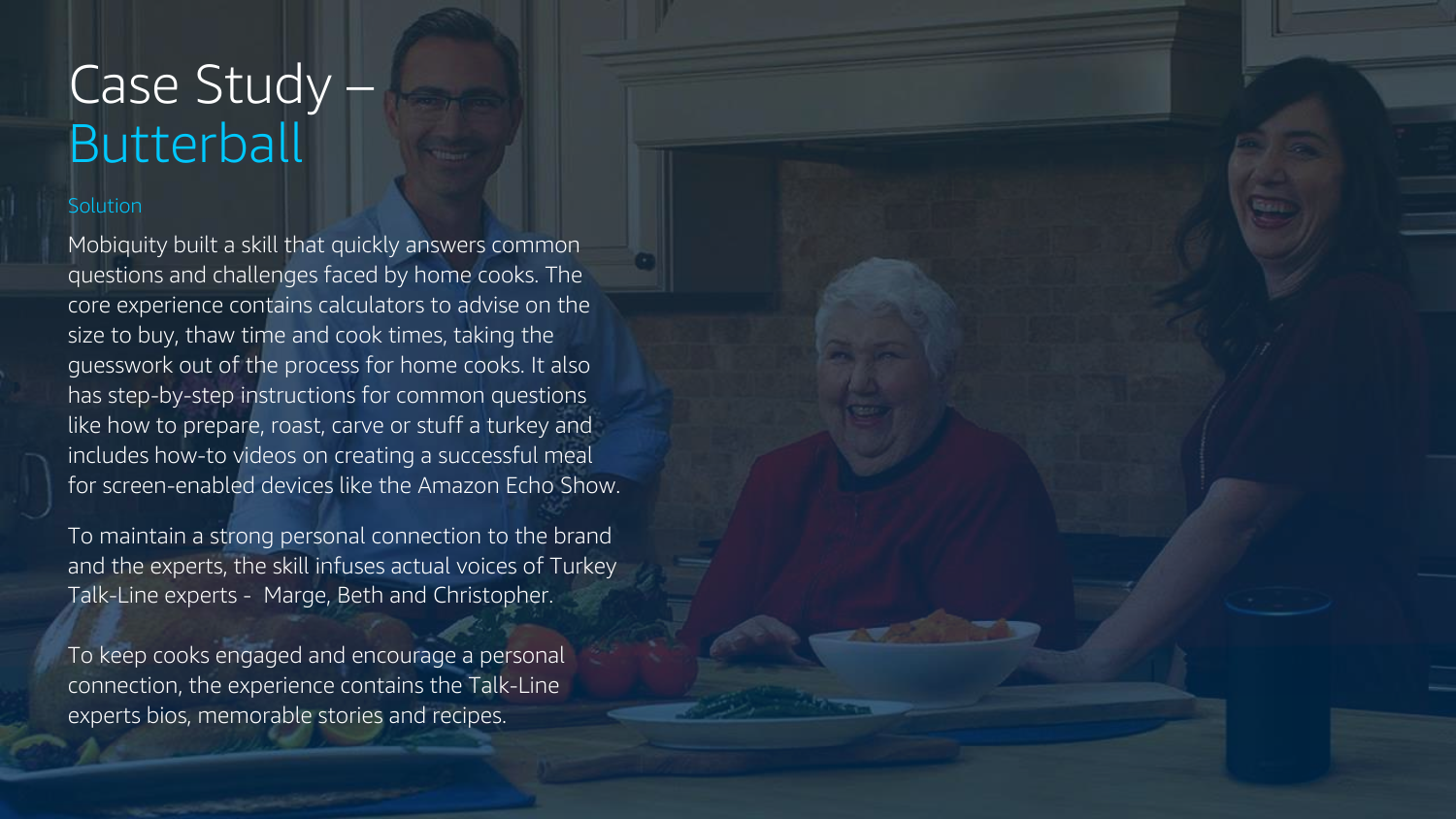## Go-To-Market

#### Go -To -Market Approach

Butterball, Edelman (public relations firm), and Mobiquity collaborated on a major campaign during the 2018 and 2019 Thanksgiving Holiday periods. Butterball featured a video on their website and across all social media channels.

Over the 2018 holiday period, this campaign resulted in 1 billion impressions and was featured on the Today Show, WIRED Magazine, Food & Wine, Delish, Digital Trends and many more.

Amazon featured the skill on the Alexa Skills Store Billboard and staff picks, on Echo screens, in the Weekly "What's New with Alexa" emails and the Thanksgiving Skills email roundup.

#### amazonecho

#### Time flies when you're telling puns.

Just ask, "Alexa, how old are you?"

#### **THINGS TO TRY**

- . "Alexa, add the lamp to the living room group." Organize your smart home devices into groups and control them all with one command. Just ask to create a group or add and remove devices from your smart home group.
- "Alexa, what happened in the midterm elections?"
- "Alexa, follow Future on Amazon Music. Stay up-to-date with new release notifications from your favorite artists. Just ask to follow them on **Alexa. Learn more**
- "Alexa, give me a tonque twister.
- "Alexa, what's the best turkey thermometer?"
- "Alexa, open Butterball." Prepare your turkey confidently with instructions, tips, and advice from the **Butterball** Turkey Talk-Line experts. Learn more
- "Alexa, add cranberries, oranges, and cinnamon to my grocery list."
- "Alexa, what is the upcoming book by Neil Gaiman?"
- "Alexa, give me a fantasy preview for Aaron Rodgers."
- "Alexa, how do I create a Routine for Echo Buttons?" With Routines for **Echo** Buttons, control your smart home devices music, and more, with the push of an **Echo** Button. Learn more.
- "Alexa, who do you love?"

#### GEAR 11.08.2018 08:05 AM **BRIAN BARRETT**

### **The Butterball Turkey Talk-Line Gets New Trimmings**<br>This Thanksgiving season, the Butterball hotline

adds Amazon Alexa to its turkey toolkit, among other new features.



#### **Butterball's Turkey Talk-Line Hits Amazon's Alexa This Thanksgiving**

The poultry brand's helpful hotline is going high-tech this holiday season.







#### • "Alexa, open Butterball."

Prepare your turkey confidently with instructions, tips, and advice from the **Butterball** Turkey Talk-Line experts. Learn more.

#### Amazon Alexa added a skill for **Butterball's annual Turkey Talk-Line**

**By Bruce Brown** November 9, 2018

ヱ

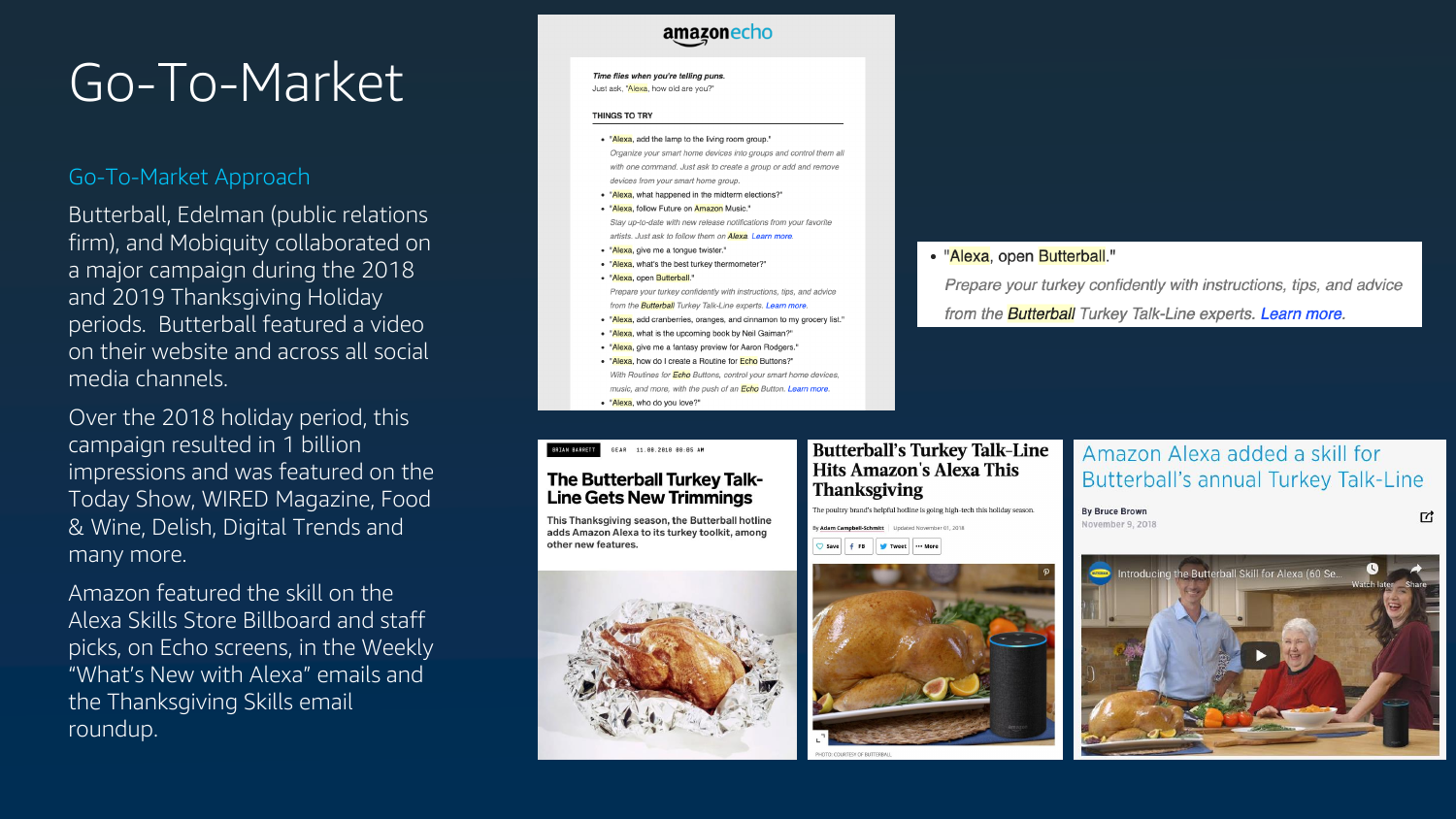Trouble viewing the video? Paste this link into your browser. https://youtu.be/W69Z\_WurSZo



## Case Study Video

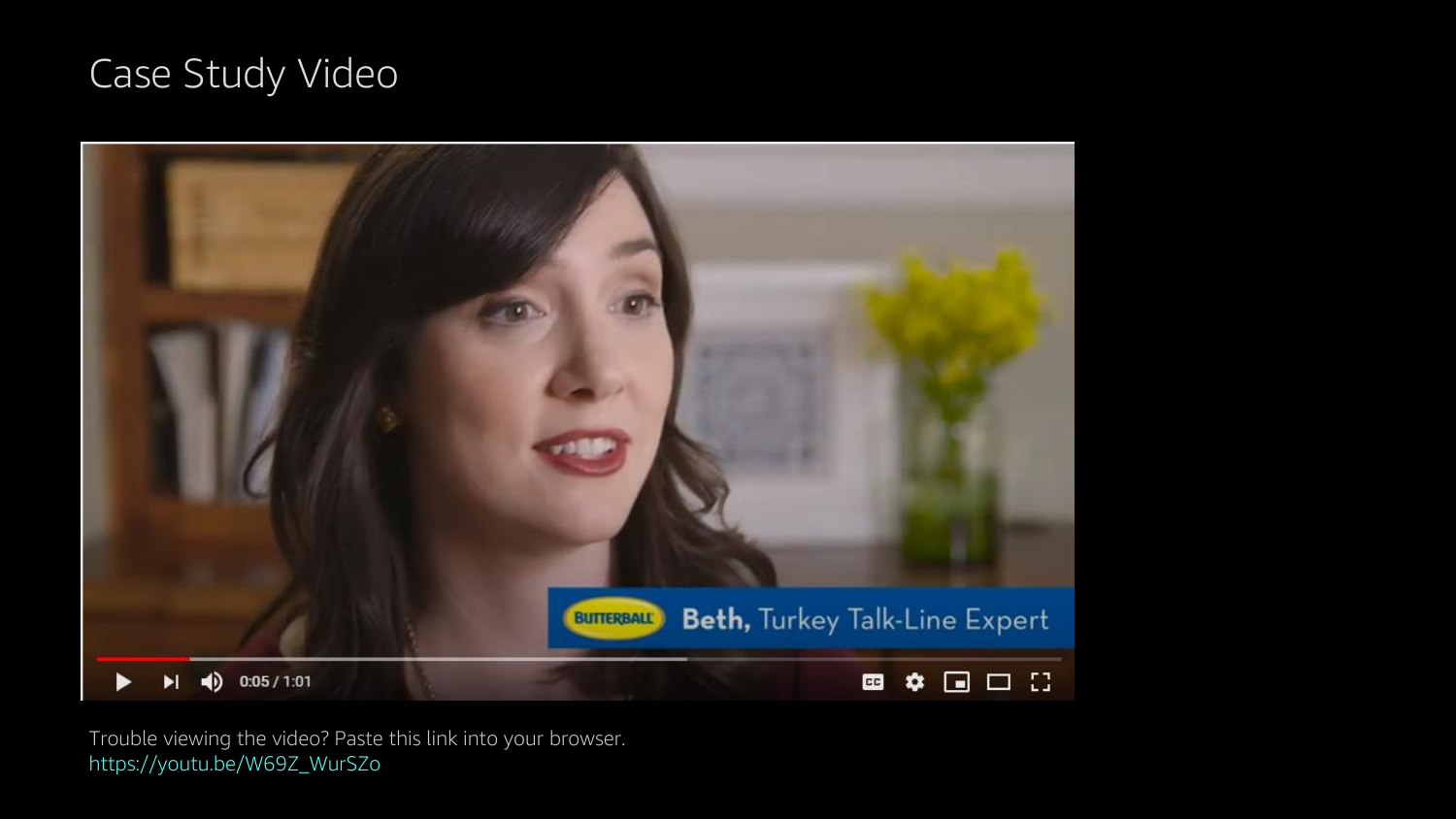

Source: Butterball

Source: Butterball

### Skill Enablements Thanksgiving 2019

Source: Butterball



Source: **Butterball** 

1B Media Impressions Thanksgiving 2018



### 3X increase sessions yr/yr Thanksgiving 2019

### Questions answered Thanksgiving 2019